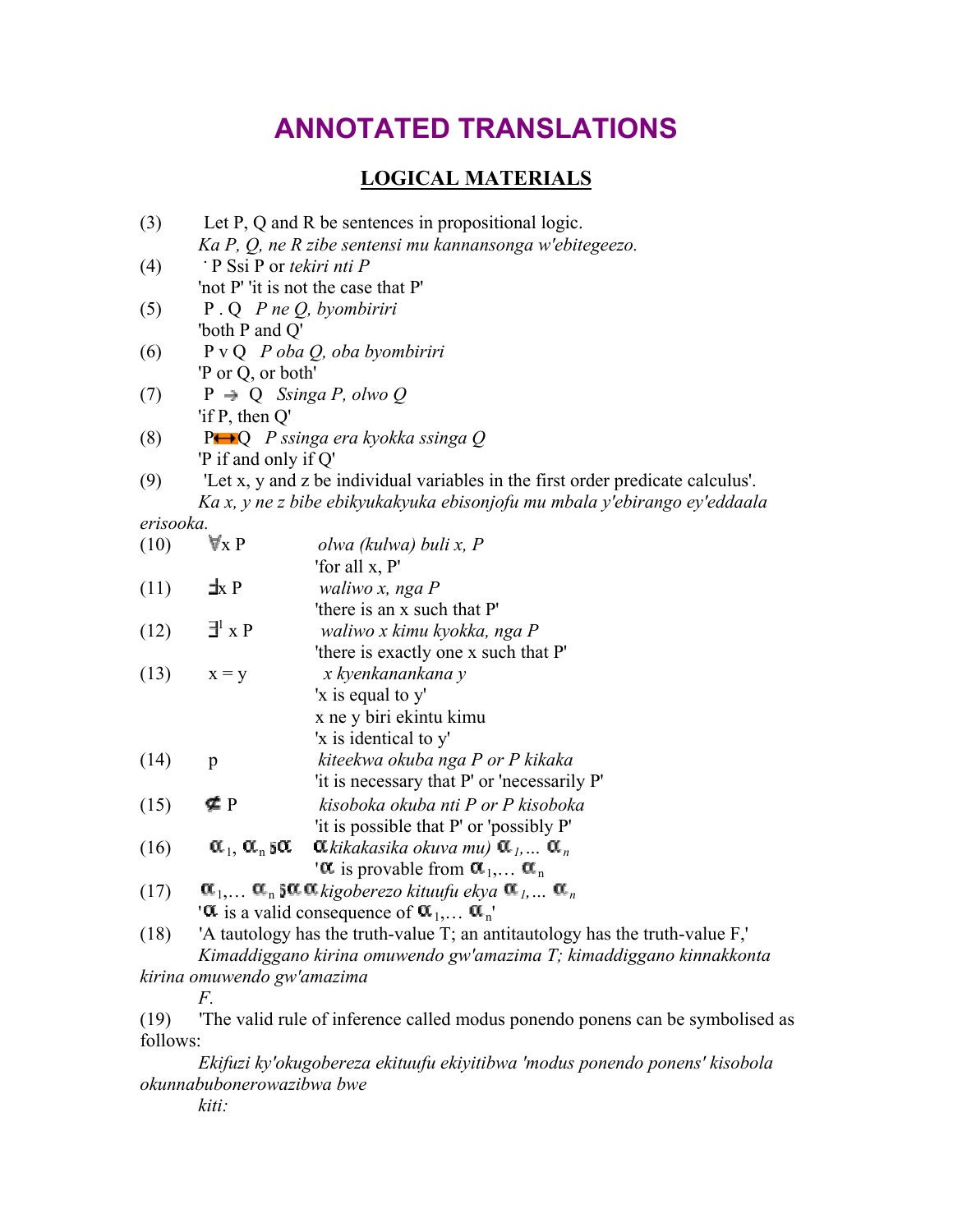$<$   $50$ .  $\text{H}_3\alpha \rightarrow 3$  $\overline{\langle u|}\Pi_5\alpha \rightarrow \beta$ 

 $P >$   $< 0$ 

'Either P or Q (but not both)' *P oba Q (naye ssi byombi)* Or *P ne Q byefeebyagana*

- (21) Po Q *P ne Q bigaanagana* 'Neither P nor Q'
- (22) x F(x) *x ekyo nga kirina ekyawuzi F* 'that x such that it has the property F'
- (23) P x F (x) *x ebyo nga birina ekyawuzi F* 'those x such that they have the property F'

(Notes on V.2.1 (3)–(23) )

"proposition"; *-tegeez-;* "to state"; *ekitegeezo* "individual"; *-sonjok-;* "to individualise"; *sonjofu* "calculus"; *-bal-;* "to count"; *embala* "predicate"; *-lang-;* "to proclaim"; *ekirango* "tautology"; *-ddiggan-* "to repeat" ; *ekiddiggano* "antitautology"; *ekiddiggano kinnakkonta* "consequence"; *-goberer-;* "to follow"; *ekigoberero* "mutually devalue"; *omuwendo,* "value"; *-wendowolagan-* "property"; *-(y)awul-* "to differentiate"; *ekyawuzi*

(24a) Text 1:

SUMMARY OF RULES OF DERIVATION

1 Rule of Assumptions (A)

Any proposition may be introduced at any state of a proof. We write to the left the number of the line itself.

# 2 Modus Ponendo Ponens (MPP)

Given A and  $A<sub>u</sub>B$ , we may derive B as conclusion. B depends on any assumptions on which either A or  $A \circ B$  depends.

# 3 Modus Tollendo Tollens (MTT)

Given **B** and A<sub><sup>tB</sup> we may derive **A** as conclusion. A depends on any assumptions on</sub> which either  $\cdot$  B or A<sub>*I*</sub>B depends.

# 4 Double Negation (DN)

Given A, we derive  $\cdot \cdot$  A as conclusion, and vice versa. In either case, the conclusion depends on the same assumptions as the premiss.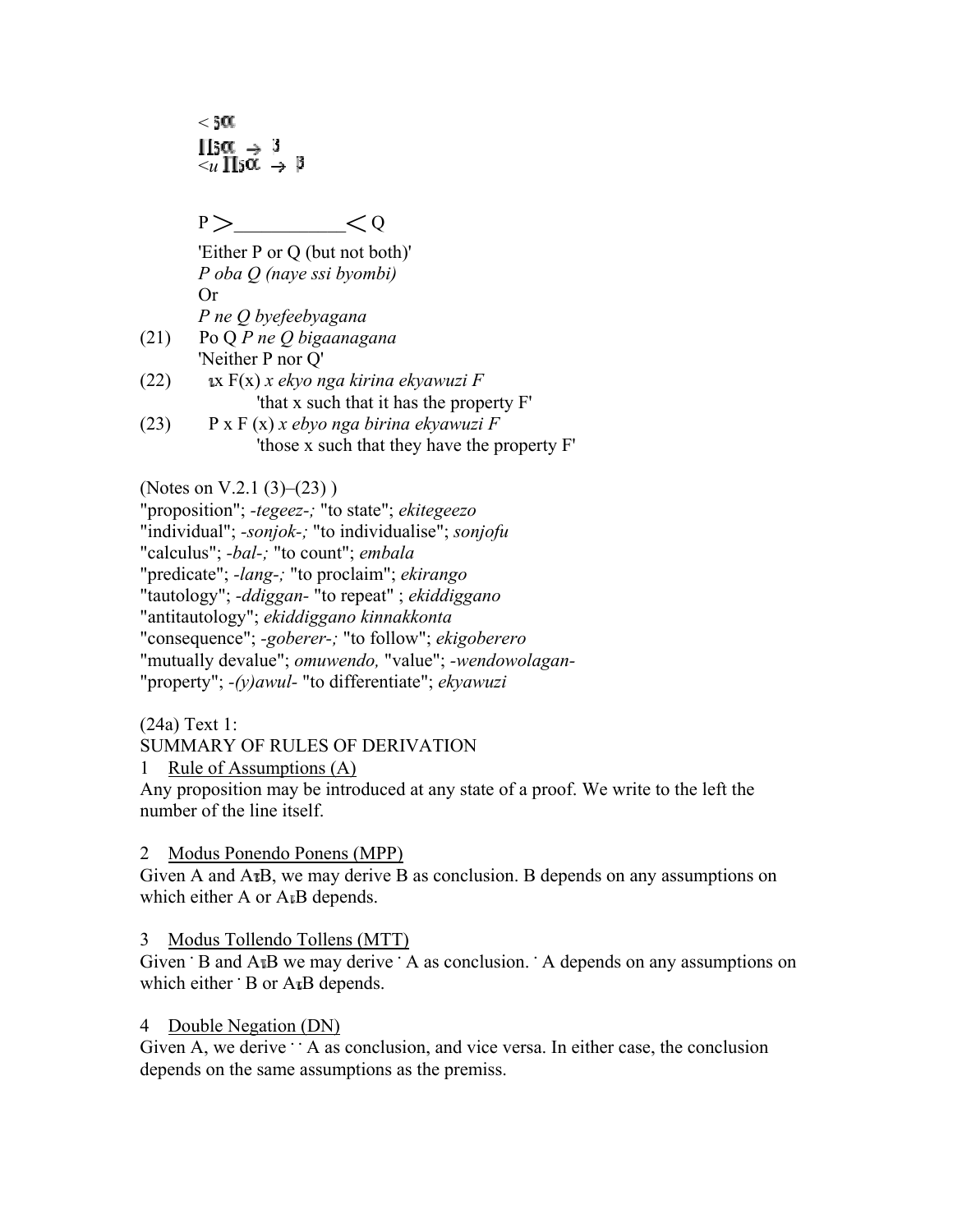#### 5 Conditional Proof (CP)

Given a proof of B from A as assumption, we may derive  $A<sub>t</sub>B$  as conclusion on the remaining assumptions (if any)

#### 6 &-Introduction  $(\&0)$

Given A and B, we may derive A & B as conclusion. A & B depends on any assumptions on which either A or B depends.

#### 7 &-Elimination  $(\&E)$

Given A & B, we may derive either A or B separately. In either case, the conclusion depends on the same assumptions as the premiss.

#### 8 v-Introduction (vI)

Given either A or B separately, we may derive A v B as conclusion. In either case, the conclusion depends on the same assumptions as the premiss.

#### 9 v-Elimination (vE)

Given A v B, together, with a proof of C from A as assumption, we may derive C as conclusion. C depends on any assumptions on which A v B depends or on which C depends in its derivation from A (apart from A) or on which C depends in its derivation B (apart from B).

#### 10 Reductio ad Absurdum (RAA)

Given a proof of B & B from A as assumption, we may derive **A** as conclusion on the remaining assumptions (if any).

(Notes on V.2.1 (24)] "rule"; *omufuzi;* "ruler"; *ekifuzi* "assumption"; *-twal-;* "to take"; *ekitwale* "proof"; *-kakas-;* "to prove"; *ekikakaso* "conclusion"; *-fundikir-;* "to conclude"; *ekifundikiro* "negation"; *-gaan-;* "to negate"; *ekigaano, eggaana* "premiss"; *omutume;* "messenger"; *ekitume*

(24b) Translation of Text 1 AMATEEKA G'OKUVIISAMU MU BUFUNZE 1 Ekifuzi ky 'Ebitwale (Kifu)

Ekitegeezo kyonna kisobola okuyingirizibwa wonna ekikakaso we kiba kituusibbwa. Ku kkono tuwandiika ennamba y'omusittale gwe nnyini.

2 Modus Ponendo Ponens (MPP)

Nga A ne A  $\rightarrow$  B biweereddwa, tusobola okuviisamu B nga ekifundikiro. B kyesigama ku bitwale byonna A oba  $A \rightarrow B$  kwe kyesigama.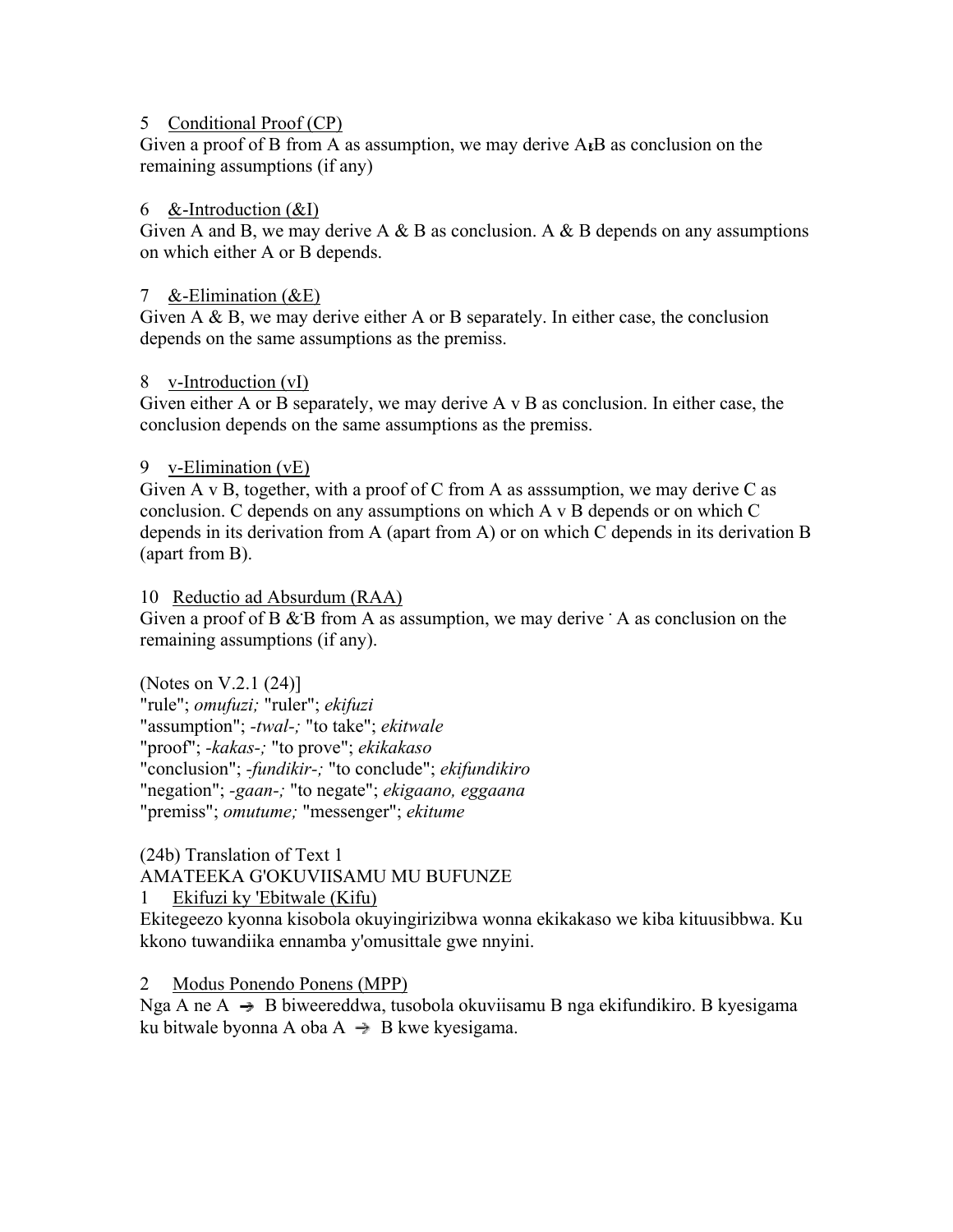#### 3 Modus Tollendo Tollens (MTT)

Nga **·** B ne A → B biweereddwa, tusobola okuviisamu · A nga ekifundikiro. · A kyesigama ku bitwale byonna **B** oba A → B kwe kyesigama.

#### 4 Eggaana Mirundi-ebiri (Gaana-2)

Nga A kiweereddwa, tusobola okuviisamu <sup>.</sup> A, n'akaddannyuma. Mu ngeri zombi, ekifundikiro kyesigama ku bitwale bye bimu nga ekitume.

#### 5 Ekikakaso Kinnakakalu (Kikaka)

Nga ekikakaso kya B okuva mu A nga ekitwale kiweereddwa, tusobola okuviisamu  $A \rightarrow B$  nga ekifundikiro ekyesigama ku bitwale ebisigaddewo (bwe bibaawo).

#### 6 Okuyingizaamu (Kuyi -&)

Nga A kiweereddwa, tusobola okuviisamu A & B nga ekifundikiro. A & B kyesigama ku bitwale byonna A oba B kwe kyesigama.

#### 7 Okuggyamu & (Kuggya-&)

Nga A kiweereddwa, tusobola okuviisamu A oba B ku bwakyo. Mu ngeri zombi, ekifundikiro kyesigama ku bitwale bye bimu nga ekitume.

#### 8 Okuyingizaamu v (Kuyi -v)

Nga A oba B ku bwakyo kiweereddwa, tusobola okuviisamu A v B nga ekifundikiro. Mu ngeri zombi, ekifundikiro kyesigama ku bitwale bye bimu nga ekitume.

# 9 Okuggyamu v (Kuggya -v)

Nga A v B kiweereddwa, gattako na ekikakaso kya C okuva mu A nga ekitwale era n'ekikakaso kya C okuva mu B nga ekitwale, tusobola okuviisamu C nga ekifundikiro. C kyesigama ku bitwale byonna A v B kwe kyesigama oba C kwe kyesigama mu kuviisibwa kwakyo okuva mu B (nga B kitalizibbwa).

#### 10 Reductio ad Absurdum (RAA)

Nga ekikakaso kya B  $\& \times$  B okuva mu A nga ekitwale, kiweereddwa, tusobola okuviisamu **.** A nga ekifundikiro ekyesigama ku bitwale ebisigaddewo (bwe bibaawo).

Translated from Lemmon (1965: 39-40)

# (25a) Text 2:

A Counter example

Some philosophers have suggested that the conditions which are individually necessary for knowledge as formulated in (iT), (iB), and (iJ) are jointly sufficient for knowledge as well <sup>17</sup>. This would amount to affirming the following equivalance as an analysis of knowledge:

*S knows that p if and only if it is true that p, S believes that p, and S is completely justified in believing that p.*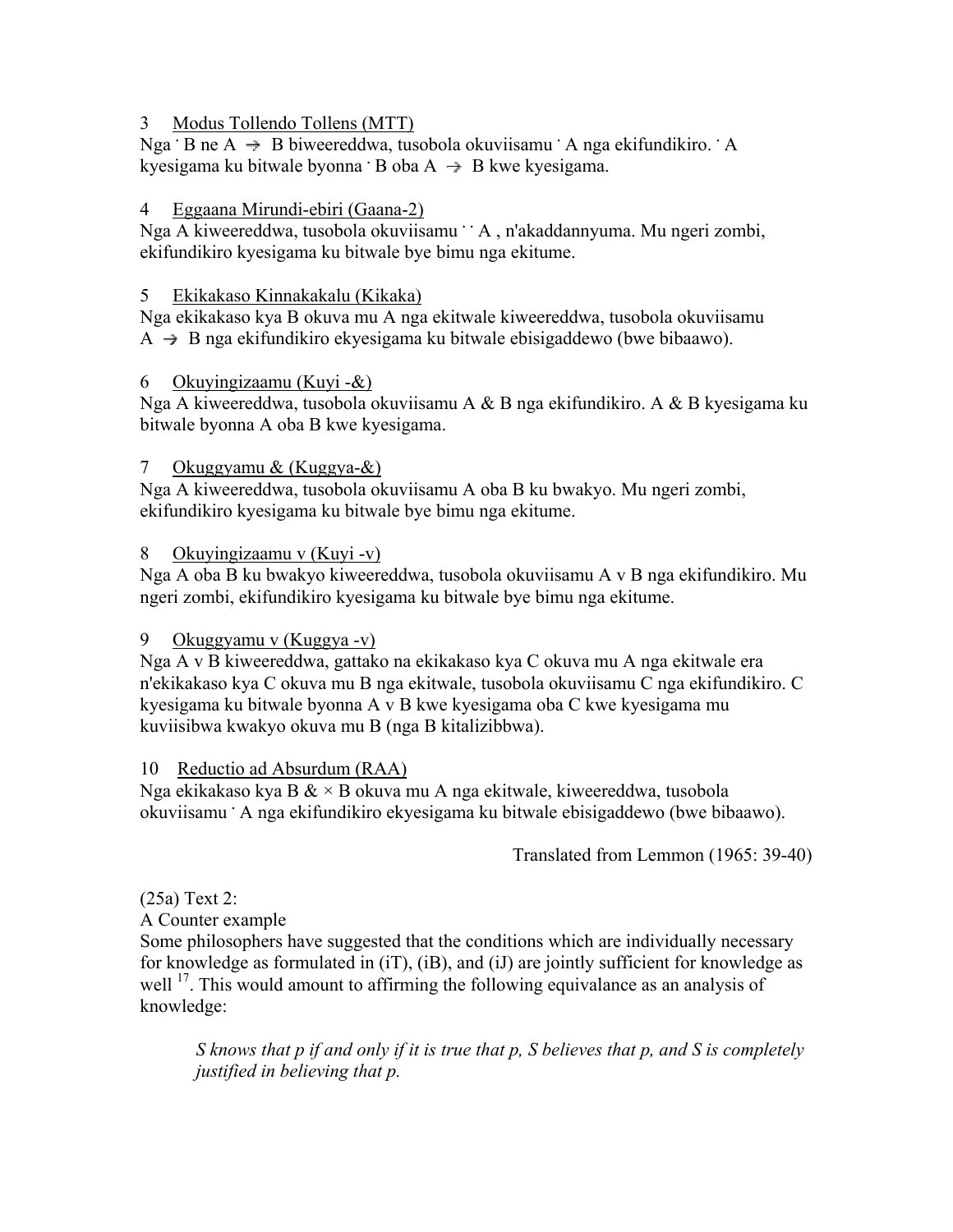In short, knowledge is completely justified true belief. Nevertheless, this analysis has been disputed by Gettier and requires amendment<sup>18</sup>.

Gettier argues that a man might be completely justified in believing that F by his evidence, where F is some false statement, and deduce T from F, where T is some true statement. Having deduced T from F, which he was completely justified in believing, the man would then be completely justified in believing that T. Assuming that he believes that T, it would follow from the analysis considered that the man knows that T. He might, however, not know this at all, especially if T is a disjunction of two statements, the statement F and a true statement Q, and the man in question has no reason whatever for thinking that Q is true. In such a case, the belief that T will be true but the only reason the man has for believing T to be true is the inference of T from F. Since F is false, it is a matter of luck that the man is correct in his belief that  $T^{19}$ .

- 17 Ayer and Chisholm defend similar analyses in works cited above.
- 18 Edmund Gettier, Jr, "Is Justified True Belief Knowledge?' Analysis, xxiii (1963),
- 121-3. Bertrand. Russell made a
	- similar observation in The Problems of Philosophy, 132.
- 19 Gettier, op. cit.

Notes on Logical Materials (25)

"philosophy, philosopher", *amagezi;* "wisdom"; *kannamagezi*

"become justified for"; ensonga; "reason"; -songawalirw-

"disjunction"; -(y)awukanir- ; "to separate from one another" ekyawukaniro "defend"; *-taas-*

(25b) Translation of Text 2

Ekyokulabirako Ekikontanyi

Bakannamagezi abamu baaleeta ekirowoozo ekigamba nti obukalu obwetaagisibwa kannakamu kulwa okumanya nga bwe bwasanguzibbwa mu (iT ), (iB), ne (iJ) era bwetagisibwa awamu olwa okumanya 17. Kino kyandikkirizisa ekyenkanonkano ekiddirira nga ekiyungululo kya okumanya:

#### *S amanya p ssinga era kyokka ssinga kya mazima, S alowooza nti p, era S annansongawalirwa bukomerevu mu kulowooza nti p.*

Mu bufunze, okumanya kwe kulowoza okw'amazima okunnansonga- wazibwa obukomerevu. Naye ekiyungululo kino kyanenehhanyizibwa Gettier era kyetaaga okulongoosebwamu 18. Gettier awakana nti omuntu ayinza okunnansongawalirwa obukomerevu mu kukkiriza nti F okusinziira ku bujulizi, nga F ekitegeezo gundi ekitali kya mazima, olwo naviisa T mu F, nga T kitegeezo gundi eky'amazima. Nga amaze okuviisa T mu F, kye yali annansongawaliddwa obukomerevu okulowooza, omuntu yandinnansongawalirwa obukomerevu okulowooza nti T. Bwe kitwalibwa nti alowooza nti T, kyandigoberedde okuva ku kiyungululo ekyekkalirizibbwa nti omuntu, amanyi nti T. Kyokka ayinza obutakimanya n'akamu naddala ssinga T kiba ekyawukaniro ky'ebitegeezo ebibiri, ekitegeezo F n'ekitegeezo Q eky'amazima, era nga omuntu ayogerwako talina nsonga n'emu emulowoozesa nti Q kya mazima. Bwe guba bwe gutyo, ekirowoozo nti T kijja kuba kya mazima, naye ensonga yokka gy'alina okumulowoozesa